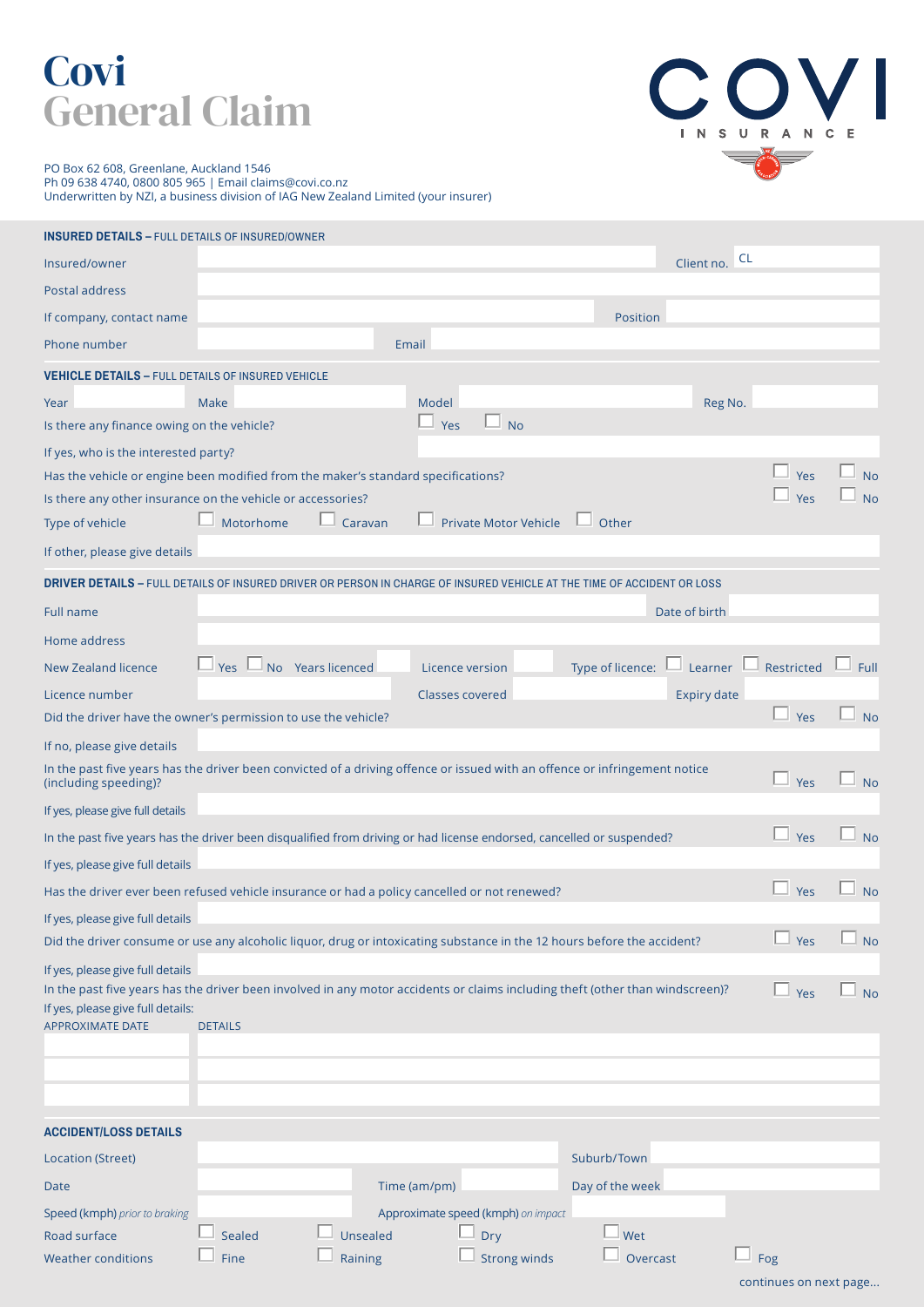| Were your headlights switched on and functioning?                                                                                                                             |                                   |                |              |                                  |               | Yes              | $\perp$ No              |                           |                             |
|-------------------------------------------------------------------------------------------------------------------------------------------------------------------------------|-----------------------------------|----------------|--------------|----------------------------------|---------------|------------------|-------------------------|---------------------------|-----------------------------|
| Do you consider the other driver was responsible for the accident?                                                                                                            |                                   |                |              |                                  |               |                  |                         | $\perp$ Yes               | $\overline{\phantom{a}}$ No |
| If yes, please give reasons                                                                                                                                                   |                                   |                |              |                                  |               |                  |                         |                           |                             |
| Describe in detail how the accident occurred                                                                                                                                  |                                   |                |              |                                  |               |                  |                         |                           |                             |
|                                                                                                                                                                               |                                   |                |              |                                  |               |                  |                         |                           |                             |
|                                                                                                                                                                               |                                   |                |              |                                  |               |                  |                         |                           |                             |
|                                                                                                                                                                               |                                   |                |              |                                  |               |                  |                         |                           |                             |
| Details of damage or loss to insured vehicle (indicate where insured vehicle is damaged)                                                                                      |                                   |                |              |                                  |               |                  |                         |                           |                             |
| Frontal                                                                                                                                                                       | <b>Bonnet</b>                     | $\Box$<br>Rear |              | Driver's side                    |               | Passenger's side |                         | Multiple sides            |                             |
| Roof                                                                                                                                                                          | Windscreen/windowglass            |                |              | No damage                        |               | Other (specify)  |                         |                           |                             |
|                                                                                                                                                                               |                                   |                |              |                                  |               |                  |                         |                           |                             |
| Where can the insured vehicle be inspected?                                                                                                                                   |                                   |                |              |                                  |               |                  |                         |                           |                             |
| Do you have a preferred repairer?                                                                                                                                             |                                   |                |              |                                  |               |                  |                         | Yes                       | No                          |
| If yes, please give name and contact details                                                                                                                                  |                                   |                |              |                                  |               |                  |                         |                           |                             |
| Have you obtained an estimate for repairs?                                                                                                                                    |                                   | $\Box$ Yes     | $\Box$<br>No | If yes, please advise amount \$  |               |                  |                         |                           |                             |
| Has Covi NZMCA Insurance been contacted regarding the loss and/or have we been given the opportunity<br>of appointing an independent assessor or loss adjuster (if required)? |                                   |                |              |                                  |               |                  |                         | $\Box$ Yes                | $\perp$ No                  |
| <b>SKETCH A PLAN OF EVENT</b>                                                                                                                                                 |                                   |                |              |                                  |               |                  |                         |                           |                             |
| Indicate:                                                                                                                                                                     | • Layout of road                  |                |              | • Position of vehicles on impact |               |                  |                         | • Road signs and markings |                             |
|                                                                                                                                                                               | • Direction of vehicles travelled |                |              | • Other vehicles (rego no.)      |               |                  | · Identify your vehicle |                           |                             |
|                                                                                                                                                                               |                                   |                |              |                                  |               |                  |                         |                           |                             |
|                                                                                                                                                                               |                                   |                |              |                                  |               |                  |                         |                           |                             |
|                                                                                                                                                                               |                                   |                |              |                                  |               |                  |                         |                           |                             |
|                                                                                                                                                                               |                                   |                |              |                                  |               |                  |                         |                           |                             |
|                                                                                                                                                                               |                                   |                |              |                                  |               |                  |                         |                           |                             |
|                                                                                                                                                                               |                                   |                |              |                                  |               |                  |                         |                           |                             |
|                                                                                                                                                                               |                                   |                |              |                                  |               |                  |                         |                           |                             |
|                                                                                                                                                                               |                                   |                |              |                                  |               |                  |                         |                           |                             |
|                                                                                                                                                                               |                                   |                |              |                                  |               |                  |                         |                           |                             |
|                                                                                                                                                                               |                                   |                |              |                                  |               |                  |                         |                           |                             |
|                                                                                                                                                                               |                                   |                |              |                                  |               |                  |                         |                           |                             |
|                                                                                                                                                                               |                                   |                |              |                                  |               |                  |                         |                           |                             |
| <b>OTHER PROPERTY - FULL DETAILS OF DAMAGE TO OTHER VEHICLE OR PROPERTY</b>                                                                                                   |                                   |                |              |                                  |               |                  |                         |                           |                             |
| Property or vehicle owned by                                                                                                                                                  |                                   |                |              |                                  |               |                  |                         |                           |                             |
| Vehicle make                                                                                                                                                                  |                                   | Model          |              |                                  |               |                  | Reg No.                 |                           |                             |
| Driver's full name                                                                                                                                                            |                                   |                |              |                                  |               |                  |                         |                           |                             |
| Contact address                                                                                                                                                               |                                   |                |              |                                  |               |                  | Phone no.               |                           |                             |
| Their insurance company                                                                                                                                                       |                                   |                |              |                                  | <b>Branch</b> |                  |                         |                           |                             |
| Describe damage to other vehicle(s) or property                                                                                                                               |                                   |                |              |                                  |               |                  |                         |                           |                             |
|                                                                                                                                                                               |                                   |                |              |                                  |               |                  |                         |                           |                             |
|                                                                                                                                                                               |                                   |                |              |                                  |               |                  |                         |                           |                             |
|                                                                                                                                                                               |                                   |                |              |                                  |               |                  |                         |                           |                             |
| Estimated cost of repairs to other party's property (if known) $\frac{1}{2}$                                                                                                  |                                   |                |              |                                  |               |                  |                         |                           |                             |
| If more than one other vehicle involved in accident, please give details:                                                                                                     |                                   |                |              |                                  |               |                  |                         |                           |                             |
| Other driver's full name                                                                                                                                                      |                                   |                |              |                                  |               |                  |                         |                           |                             |
| <b>Contact address</b>                                                                                                                                                        |                                   |                |              |                                  |               |                  | Phone no.               |                           |                             |
| Vehicle make                                                                                                                                                                  |                                   | Model          |              |                                  |               |                  | Reg No.                 |                           |                             |
|                                                                                                                                                                               |                                   |                |              |                                  |               |                  |                         |                           |                             |